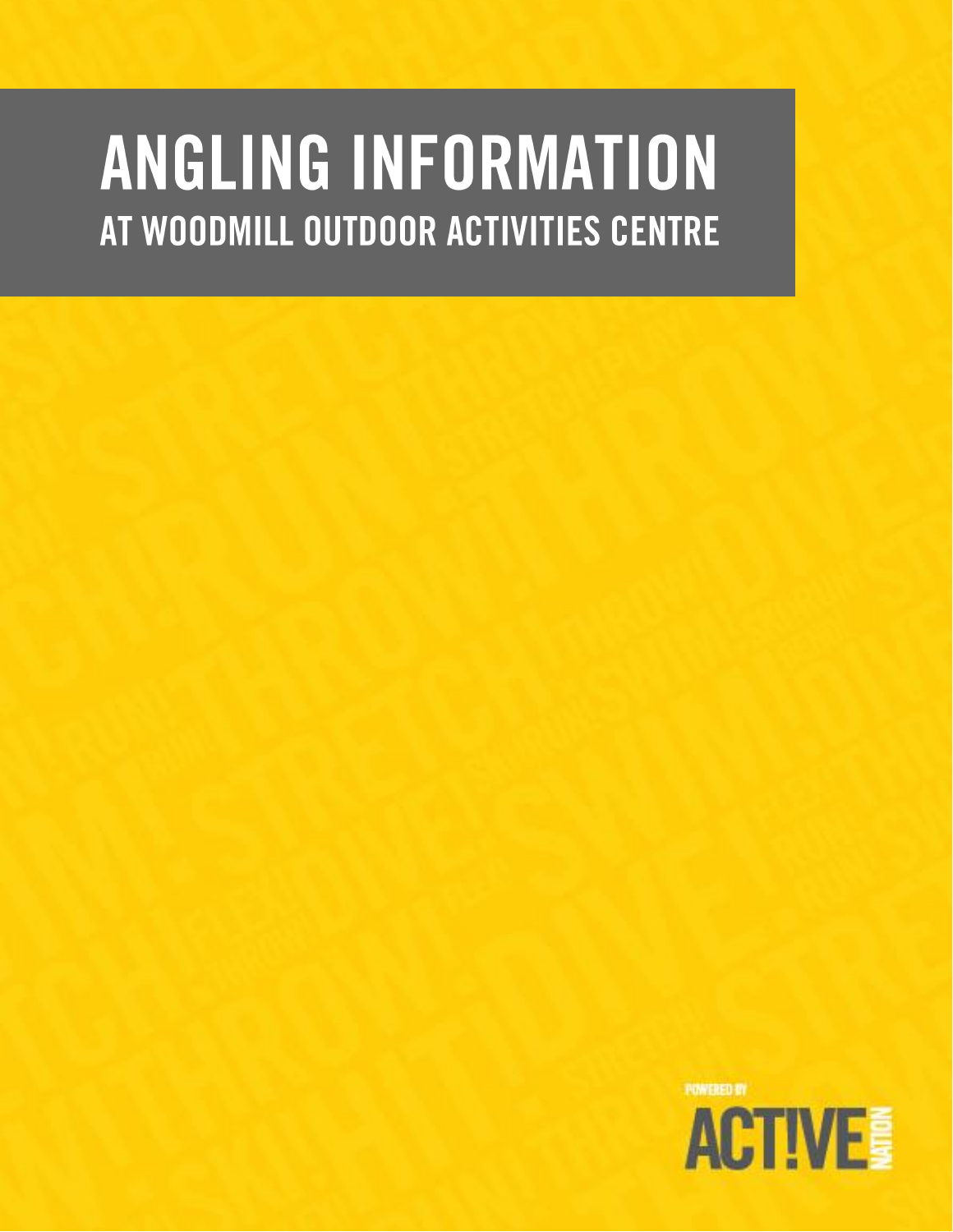Thank you for booking angling in the Salmon Pool at Woodmill Outdoor Activities Centre. Whether this is your first visit, or you are a regular visitor, we hope this information pack will enable you to plan and manage your visit so it's comfortable, exciting and as safe as possible.

Further details can be found on our website [\(www.woodmill.co.uk\)](http://www.woodmill.co.uk/) or if you have any questions, please do not hesitate to phone us on 0300 0200 135 or email us at [info@woodmill.co.uk.](mailto:info@woodmill.co.uk)

# **HOW YOUR BOOKING WORKS**

- 1) Our fishing bookings open at 00:01 on the 1st January each calendar year.
- 2) Book online though our booking portal Eloa. Night fishing [https://eola.co/w/752/activities/salmon-pool](https://eola.co/w/752/activities/salmon-pool-night-fishing)[night-fishing](https://eola.co/w/752/activities/salmon-pool-night-fishing)

Day fishing [https://eola.co/w/752/activities/salmon-pool](https://eola.co/w/752/activities/salmon-pool-day-fishing)[day-fishing](https://eola.co/w/752/activities/salmon-pool-day-fishing)

3) Once you've received your confirmation via email, this will act as your fishing permit. Please have access to this whist you are fishing the pool.

# **YOUR VISIT**

Your booking entitles you to exclusive use of the Salmon Pool for fishing up to three rods.

Woodmill is a busy Outdoor Activities Centre and you can expect customers to come and go between 7am to 10pm. During the summer Woodmill is used by schools and groups who camp on the main field. Party leaders are made aware that fishing happens on site.

The disabled toilet within Stoneham Lodge is left open for use during your visit. If a camping group are staying on the main field, we politely ask you to stick to the main path and avoid making noise when using the toilet or accessing your vehicles.

Woodmill is a non smoking site. **Please ensure all litter is removed when you leave.**

# THE RIVER ITCHEN

The river Itchen meanders gracefully from its source in upper Hampshire, through Winchester to its completion in Southampton water and is designated as a Special Area of Conservation (SAC) under the Habitats Directive with Atlantic Salmon as a listed species. As such this special place needs treating with special care and attention.

# **WOODMILL**

The Woodmill salmon pool is an idyllic and secluded fishing venue where the tidal and nontidal stretches of the river Itchen meet and dates back more than 1,000 years. Woodmill offer two types of angling booking:

# **ARRIVAL AND PARKING**

The centre address is: The centre address is:

Woodmill Outdoor Activities Centre 2 or more dates and the cost is just £100 per dates and the cost is just £100 per day. The cost is just £100 per Swaythling is 08.30 -18.30. The salmon fishing is 08.30 -18.30. SO18 2JR **Southampton** 

Upon on arrival, you can park near to the Salmon Pool entrance. During event days, the Active Nation team may ask you move your vehicle.

You will be issued with a gate code to the Salmon Pool which you will need to keep confidential.



**ISSUES**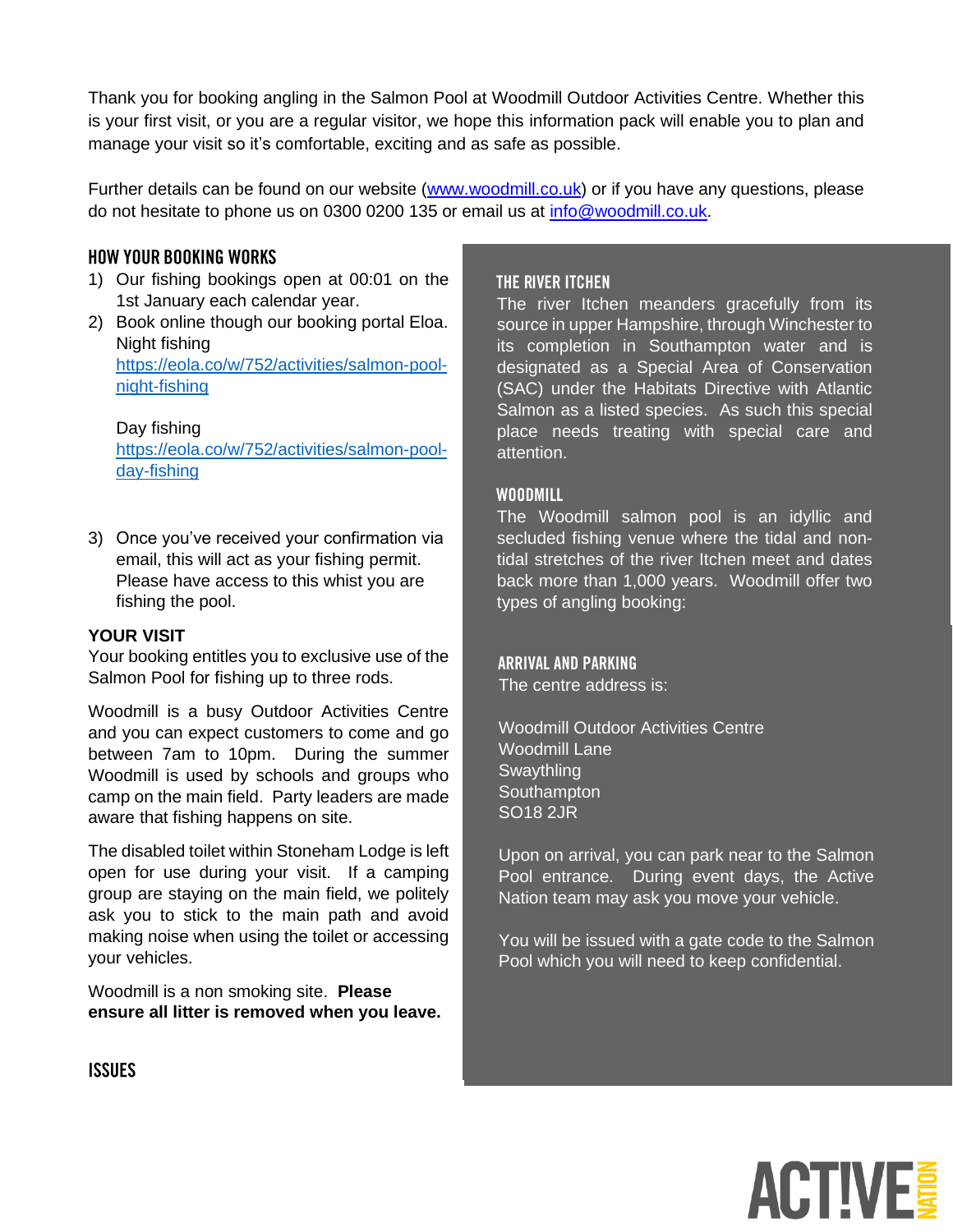In the event of an emergency your first course of action should be to contact the emergency services (999). Please do not put yourself in a dangerous situation and do not enter the water.

The following number is the Woodmill fishing bailiff number (Dean) 07769 683375. This number is only to be contacted in the event of an emergency. Please do not ring this number for any non-emergency issues as staff do not live on site and will be unable to help you

You will assist Active Nation in protecting the fish stock from poaching and inappropriate fishing by notifying the Environment Agency Action Line (24 hours) and Active Nation (during normal officer hours) of any suspicious incident or suspected unauthorised or inappropriate use of the Salmon Pool. Further to that and where reasonably possible you will assist in any investigation or prosecution arising from such suspicious incident.

# **ENFORCEMENT & RESTRICTIONS**

Each individual angler is required to obtain a valid Rod License during the period of the hire.

Our Active Nation team conduct spot inspections throughout the year to ensure anglers are fishing in harmony with our rules, have the necessary permits and licenses and are conducting themselves in a suitable manner.

In addition, bailiffs for the Environment Agency are granted open access to conduct their own inspections and anyone found behaving outside of the rules will be reported immediately.

You are asked to co-operate with our team and Environment Agency Bailiffs and anyone refusing to cooperate or found to be in breach of our rules will be asked to leave and will not be entitled any refund. Any breach of our rules could result in a lifetime ban.



**SEA TROUT** 

# **HOW TO REPORT ILLEGAL FISHING**

Spotted something that doesn't look right? Help us to stop those damaging our sport. If you see any fishing, netting or trapping you think is illegal, please don't tackle it yourself.

# CALL THE ENVIRONMENT AGENCY ACTION LINE ON 0800 80 70 60 AND TELL THEM:

- 1. Exactly where the alleged offence is, the National Grid Reference for Woodmill Pool is SU 43962 15248.
- 2. What's happening.
- 3. How many people are involved and a description of them.
- 4. The registration numbers of any vehicles.

# **INFORMATION ON ROD LICENSE:**

Any angler aged 12 or over, fishing for salmon, trout, freshwater fish or eels in England (except the River Tweed), Wales, or the Border Esk and its tributaries in Scotland, MUST have a valid Environment Agency rod license.

Rod licenses are available from the Post Office, online at<https://www.gov.uk/fishing-licences/> and over the telephone on 0344 800 5386.

If you fish without a rod license you are cheating other anglers. It is an offence to fish for freshwater and migratory fish without a valid rod license. If you are caught you may be fined up to £2,500.



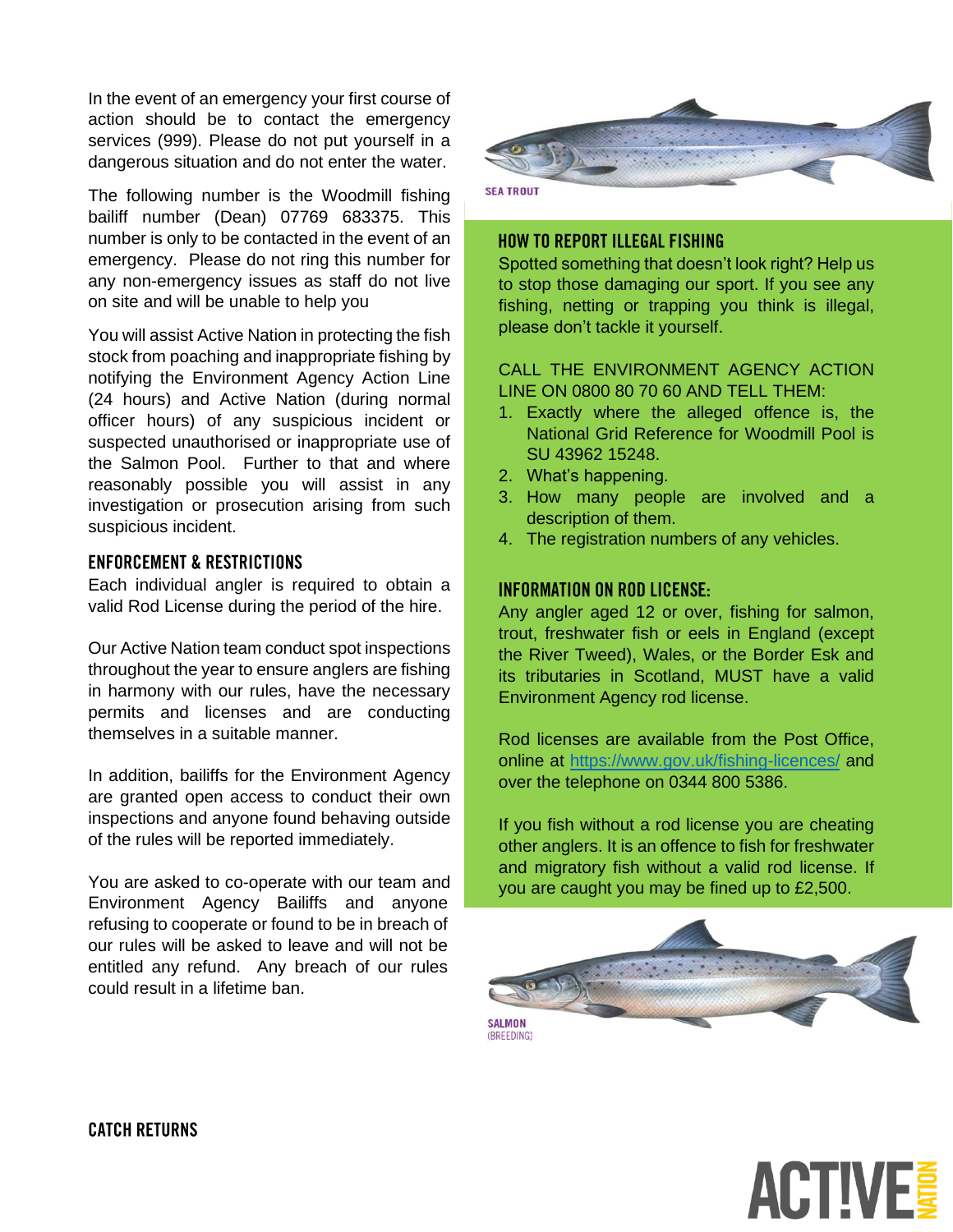Rod licence holders are legally required to make a catch return for salmon and sea trout.

To help monitor the impact of fishing at Woodmill we require you to complete a catch return form which has been supplied. Please make sure this data matches your national catch return.

If available please fill out your catch return by either scanning the QR code in the hut or emailing your return to info@woodmill.co.uk

# **TEMPERATURE PROTOCOL**

In line with guidance from the Environment Agency, we operate a water temperature protocol designed to protect migratory fish specifies being removed in high temperature periods of the year.

Active Nation will monitor water temperatures and if they exceed 19 degrees by 9am or 20 degrees at any time, we will implement a 24 hour fishing suspension.

# **CATCH AND RELEASE**

**Active Nation** operates  $\mathbf{a}$ mandatory catch and release policy in order to conserve fish stocks and you are required to immediately release any salmon, trout, bass or eels caught back to the river.

Should we need to suspend fishing we will contact you 24 hours in advance of your booking and you will be offered an alternative date or a refund.

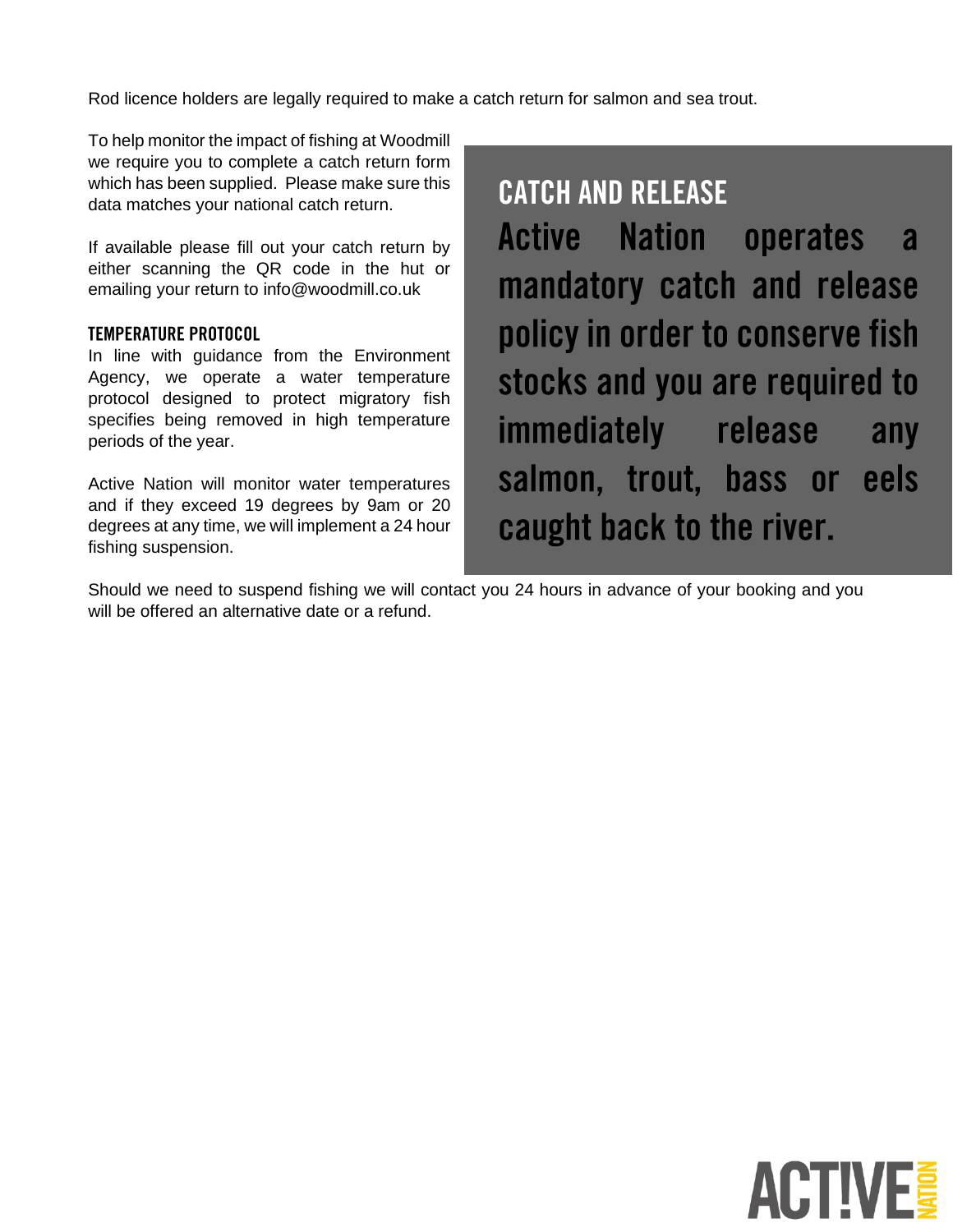# **FISHING RULES**

Our fishing rules are based on the latest guidance and the **Environment Agency's South** [East Region bylaws.](https://www.gov.uk/government/publications/environment-agency-rod-fishing-byelaws-south-east-region) Anyone failing to comply with these byelaws could face prosecution and receive a significant fine. You are required to ensure all individuals comply with the following;

# *Applies to all fishers*

- No more than three anglers can fish at the same time during the period of the hire and no angler shall use more than one rod at a time.
- All fishers must not use any device intended to hook a fish automatically.
- All fish must be returned immediately without delay.
- All foul-hooked and "unclean" fish shall be immediately returned to the water without delay.
- All fishers must not use any form of lead weight attached to a fishing line other than those of 0.06grams, or less (commonly called dust shot No. 8), or of more than 28.35 grams (heavier than1 oz). 'Lead weight' does not include lead incorporated into a weighted line, swim-feeder or fishing fly or lure
- Any net must be a fine mesh design.
- No flying C's are permitted.

# *Salmon fishing rules*

- You will only fish for salmon with fly, lure and only using a single barbless hook.
- The use of worm, bread, live bait or dead bait shall not be permitted.
- When fishing for salmon before 16 June, you may only use artificial fly or artificial lure.
- Woodmill is adopting the EA advice on avoiding fishing for salmon in temperatures above 20 degrees, to reduce catch and release mortality in hot weather.

## *Sea trout fishing rules*

• When fishing for sea trout in June July and August only fly shall be used on a single barbless hook. When fishing for Sea Trout in September and October only fly or spinner may be used and must be used on one barbless hook.

# **GUIDANCE ON CATCH & RELEASE**

#keepemwet

#### **Tackle advice**

Single barbless hooks cause much less damage than doubles and trebles, which are not permitted.

There's less risk of damage with smaller hooks (size 6 or smaller with a maximum gape of 8 millimetres is what is recommended).

Always use as strong a leader material as possible. This will ensure the fish can be brought to the net quickly and safely.

#### **Planning**

Before fishing a pool, always identify where a fish can be safely landed without risk of damage on rocks or stones. If fishing alone, take a net.

Have long-nosed forceps or a similar tool close to hand for prompt hook removal. If you want a photo of your salmon before release, have your camera ready, as example, on a neck lanyard.

#### **Playing fish**

Fish should be played quickly and as firmly as possible so that they can be released before becoming too exhausted.

#### Landing fish

Landing does not mean the fish needs to come into contact with land. The best way to maximise survival of fish is to keep them wet.

Never lift your salmon from the water by its tail, or gill cover. Fish should be kept in the water if at all possible. Avoid taking them onto the bank or dragging them over stones or gravel. Use a soft, knotless net with small mesh size and rectangular shape with a shallow, wide bottom to allow the fish to lie flat. Knotless mesh is a legal requirement.

#### **Unhooking**

Do not kill a fish simply because it is bleeding. A fish returned will stand some chance of recovery, compared to zero chance for one removed from the fishery.

Fish should be allowed to recover and returned in steady clean water. Recovery may take some time.

If fish are deep-hooked, particularly in the gills or oesophagus, it may not be possible to remove the hook – snip the line close to the hook. This will cause less harm to the fish than removing it.

#### **Recording your catch**

Only lift the fish from the water for the minimum time necessary. Fish exposed to air for more than 20 seconds, will increase the risk of mortality

• Photography - When photographing a fish, keep it in the water, or the head and gills in the water and support the fish gently under the belly and loosely hold the wrist of the tail.

**ACTIVE**